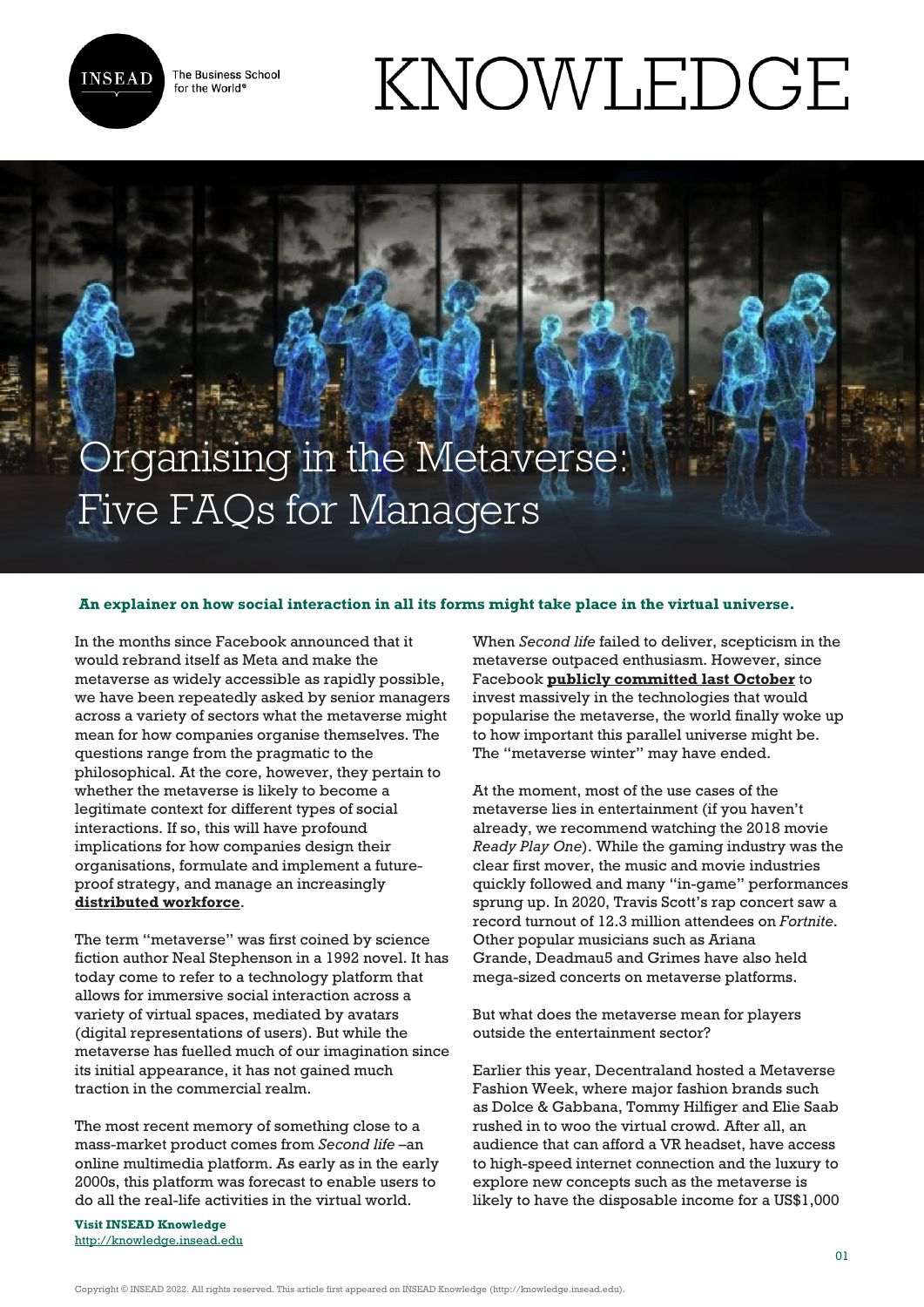#### designer handbag.

Yet what are we to make of the fact that people would pay real money for a virtual handbag? Or that major brands start to compete for prime "properties" in popular "cities" in the metaverse as fiercely as they do in Manhattan? Is it in essence any different from investing in art or gold where speculation and signalling may be as important as, or more important than, the utility derived from consumption as a driver of price?

Drawing from our research and teaching in organisation design, online communities and distributed work, we explore five questions pertaining specifically to social interaction, which we consider central to understanding the metaverse.

#### *Q1. The metaverse is big with gamers. Would it be useful for companies at large?*

First, the pandemic has made distributed working mainstream. We are now comfortable with virtual collaboration with tools like Slack and Zoom, but learning, creativity and culture are likely to suffer when our interactions are restricted to these formats. In some sense, during the lockdown, we were drawing down on the stock of social capital we had built up through face-to-face interaction. That's not very sustainable.

Metaverse-based virtual collaboration, being more immersive and interactive than technologies such as Zoom and Slack, may do a better job at cultivating deeper connections and richer collaboration. This possibility is enabled by more spontaneous encounters in the metaverse and more high-quality feedback cues during these interactions. Companies such as Meta and Virbela are racing to become the "office" of choice for remote work.

Second, in the longer term, today's gamers will become tomorrow's employees. If you are not familiar with how gamers in their teens (and beyond) interact socially in multi-player online games, then you are missing out on a very important source of insight into what social dynamics in the metaverse will look like. How teens bond, form and break relationships, collaborate and compete may indeed be the best predictor of how they interact in a virtual work environment in the future. So join your kids, or better yet, bring your management team along to a game of Fortnite or Minecraft.

#### *Q2: Are avatars a bug or a feature of the metaverse? Can co-workers really interact as cartoonish figures?*

Currently, the technology does not allow for realistic representation in an immersive experience. With

**Visit INSEAD Knowledge** <http://knowledge.insead.edu> rapid technological advancement, representations in the metaverse could take completely different forms. The first alternative is that avatars will get increasingly realistic, so much so that they become the 3-D rendering of one's "real" self in the virtual world. Meta's Cambria – an advanced VR headset that tracks face and eye movement in real time to allow the avatar to faithfully convey one's facial expressions – goes in this direction. Zoom has also recently added avatars that mimic the user's facial expressions.



The second, and more playful, alternative is that the metaverse may expand what is acceptable in social interactions. Masks and costumes are typically acceptable only at special occasions such as carnivals and parties, but the virtual world may introduce new functionalities to masks that people might don for "normal" social interaction. For example, as an indication of social roles, the designated devil's advocate in a team brainstorming session may show up as a devil avatar, with no ambiguity about the role or expected behaviours. This certainly opens up questions about the choices that people make in presenting themselves.

Finally, avatars can convey certain information that our personas in the real world do not. For instance, concepts such as network centrality that are relevant for social evaluation (similar to the visibility of one's number of followers on LinkedIn) may become more transparent during interaction. Get used to showing up at a cocktail party in the metaverse with your social indicators hovering above your avatar!

### *Q3. Can truly collaborative relationships based on trust be built in the metaverse? Or will people with real-world connections simply use it occasionally for professional collaborations?*

Trust built in the metaverse may suffice for collaboration in the metaverse. The nature of collaboration itself will change, because the nature

Copyright © INSEAD 2022. All rights reserved. This article first appeared on INSEAD Knowledge (http://knowledge.insead.edu).